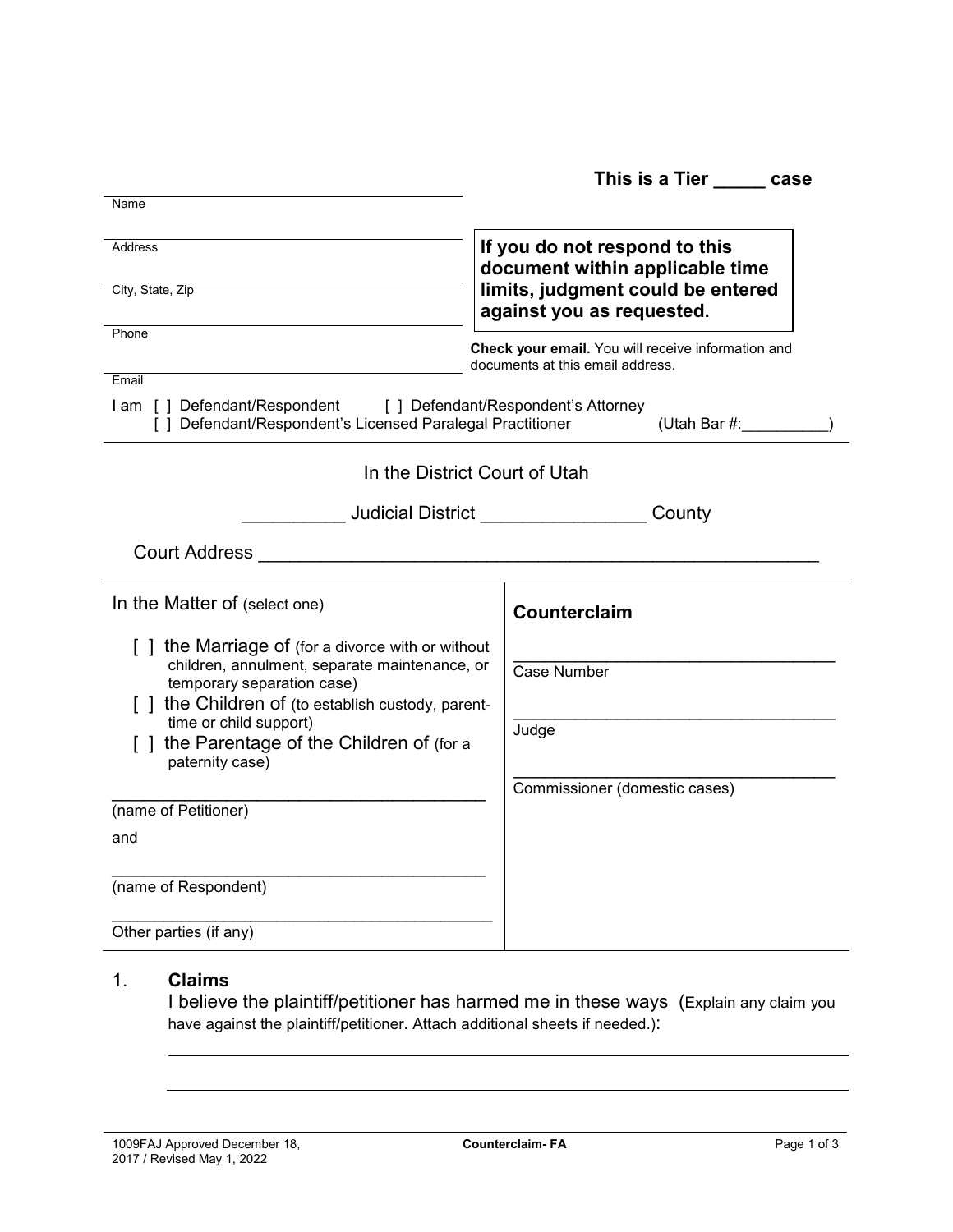## 2. **Request**

I want the court to (Explain what you want the court to do based on your claims. Be specific. For example, "I want the court to award damages of \$

## **Plaintiff/Petitioner or Defendant/Respondent**

I declare under criminal penalty under the law of Utah that everything stated in this document is true.

|                                                             |                                                                       | (city, and state or country). |
|-------------------------------------------------------------|-----------------------------------------------------------------------|-------------------------------|
| Date                                                        | Printed Name                                                          |                               |
| Date                                                        | Attorney or Licensed Paralegal Practitioner of record (if applicable) |                               |
|                                                             |                                                                       |                               |
| 1009FAJ Approved December 18,<br>2017 / Revised May 1, 2022 | <b>Counterclaim-FA</b>                                                | Page 2 of 3                   |